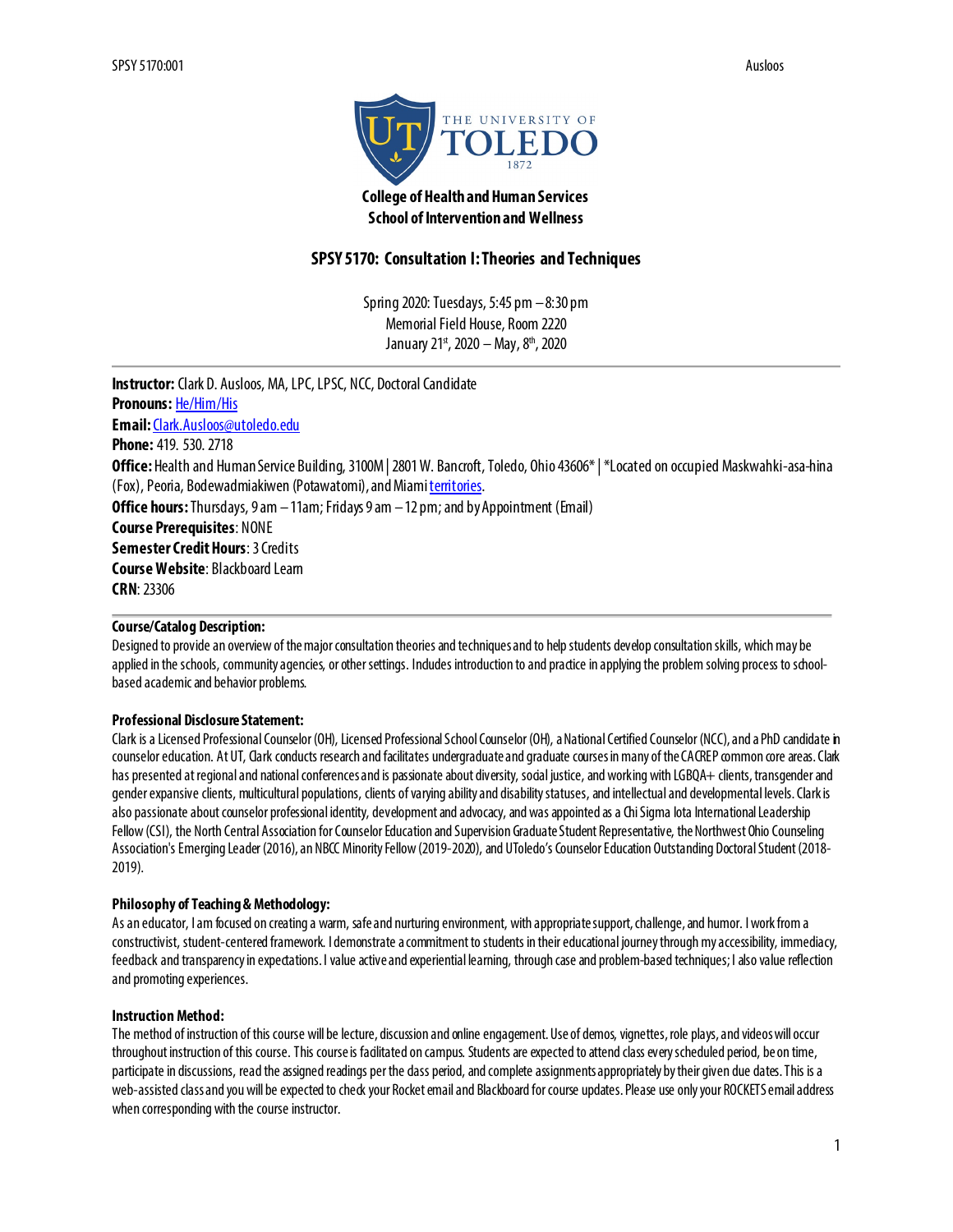

### **Required Texts:**

#### **No textbooks are required for this course. Readings and articles will be posted via Blackboard. However, students must have access to the following foundational documents for PSCs:**

- o American School Counselor Association (ASCA). (2019). *American School Counselor Professional Standards & Competencies.* Retrieved fro[m https://www.schoolcounselor.org/asca/media/asca/home/SCCompetencies.pdf](https://www.schoolcounselor.org/asca/media/asca/home/SCCompetencies.pdf)
- o American SchoolCounselor Association (ASCA). (2019). *The Professional Counselor and the Use of Support Staff in School Counseling Programs.* Retrieved fro[m https://www.schoolcounselor.org/asca/media/asca/PositionStatements/PS\\_SupportStaff.pdf](https://www.schoolcounselor.org/asca/media/asca/PositionStatements/PS_SupportStaff.pdf)
- o American School Counselor Association (ASCA). (2018). *The School Counselor and Multitiered Systems of Supports*. Retrieved from [https://www.schoolcounselor.org/asca/media/asca/PositionStatements/PS\\_MTSS.pdf](https://www.schoolcounselor.org/asca/media/asca/PositionStatements/PS_MTSS.pdf)
- o American School Counselor Association (ASCA). (2016). *Ethical Standards for School Counselors.* Retrieved from <https://www.schoolcounselor.org/asca/media/asca/Ethics/EthicalStandards2016.pdf>
- o American School Counselor Association (ASCA). (2016). *The School Counselor and School-Family-Community Partnerships.*  Retrieved fro[m https://www.schoolcounselor.org/asca/media/asca/PositionStatements/PS\\_Partnerships.pdf](https://www.schoolcounselor.org/asca/media/asca/PositionStatements/PS_Partnerships.pdf)
- o American School Counselor Association (ASCA). (2014). *ASCA Mindsets & Behaviors for Student Success: K-12 College -and Career-Readiness Standards for Every Student.* Retrieved from <https://www.schoolcounselor.org/asca/media/asca/home/MindsetsBehaviors.pdf>

#### **Additional Readings:**

Will be assigned/deployed via Blackboard.

#### **CACREP STANDARDS ADDRESSED**

| <b>Student Learning Outcomes</b>                                                                                                                                                    | CACREP (2016) Standard                                                                                                                | <b>Evidence</b>                                                                    | <b>Method of Assessment</b>                                                                                                                                                                     |
|-------------------------------------------------------------------------------------------------------------------------------------------------------------------------------------|---------------------------------------------------------------------------------------------------------------------------------------|------------------------------------------------------------------------------------|-------------------------------------------------------------------------------------------------------------------------------------------------------------------------------------------------|
| Students will understand and apply                                                                                                                                                  | F.5.c. theories, models, and strategies for                                                                                           | Classes 1-4: Readings, Class                                                       | Student Reflection(s)<br>$\bullet$                                                                                                                                                              |
| foundational consultation theories,                                                                                                                                                 | understanding and practicing                                                                                                          | Discussion, Student Reflection(s)                                                  | <b>Final Examination</b><br>٠                                                                                                                                                                   |
| models and strategies                                                                                                                                                               | consultation:                                                                                                                         |                                                                                    |                                                                                                                                                                                                 |
| Students will understand and apply<br>models of consultation and<br>collaboration used in school<br>counseling                                                                      | G.1.d. models of school-based<br>collaboration and consultation:                                                                      | Classes 5-10: Readings, Class<br>Discussion, Student Reflection(s)                 | Student Reflection(s)<br>$\bullet$<br>Consultation &<br>Collaboration Case<br>Study<br>Professional<br>٠<br>Consultation Experience<br>Assignment                                               |
|                                                                                                                                                                                     |                                                                                                                                       |                                                                                    | <b>Final Examination</b><br>$\bullet$                                                                                                                                                           |
| Students will understand and<br>identify roles within consultation;<br>and will identify local and national<br>school and community resources for<br>consultation and collaboration | G.2.b. school counselor roles in<br>consultation with families, P-12 and<br>postsecondary school personnel, and<br>community agencies | Classes $4 - 7$ : Readings, Class<br>Discussion, Student Reflection(s)             | Student Reflection(s)<br>$\bullet$<br>Consultation &<br>$\bullet$<br>Collaboration Case<br>Study<br>Comprehensive<br>٠<br>Resources List<br>Assignment<br><b>Final Examination</b><br>$\bullet$ |
| Students will understand and<br>identify school counselor roles in<br>school leadership and<br>multidisciplinary teams                                                              | G.2.d. school counselor roles in school<br>leadership and multidisciplinary teams;                                                    | Classes 4, 6, 7, 9, 13-15: Readings,<br>Class Discussion, Student<br>Reflection(s) | Student Reflection(s)<br>$\bullet$<br>Consultation &<br>Collaboration Case<br>Study<br>Comprehensive<br>Resources List<br>Assignment<br><b>Final Examination</b><br>$\bullet$                   |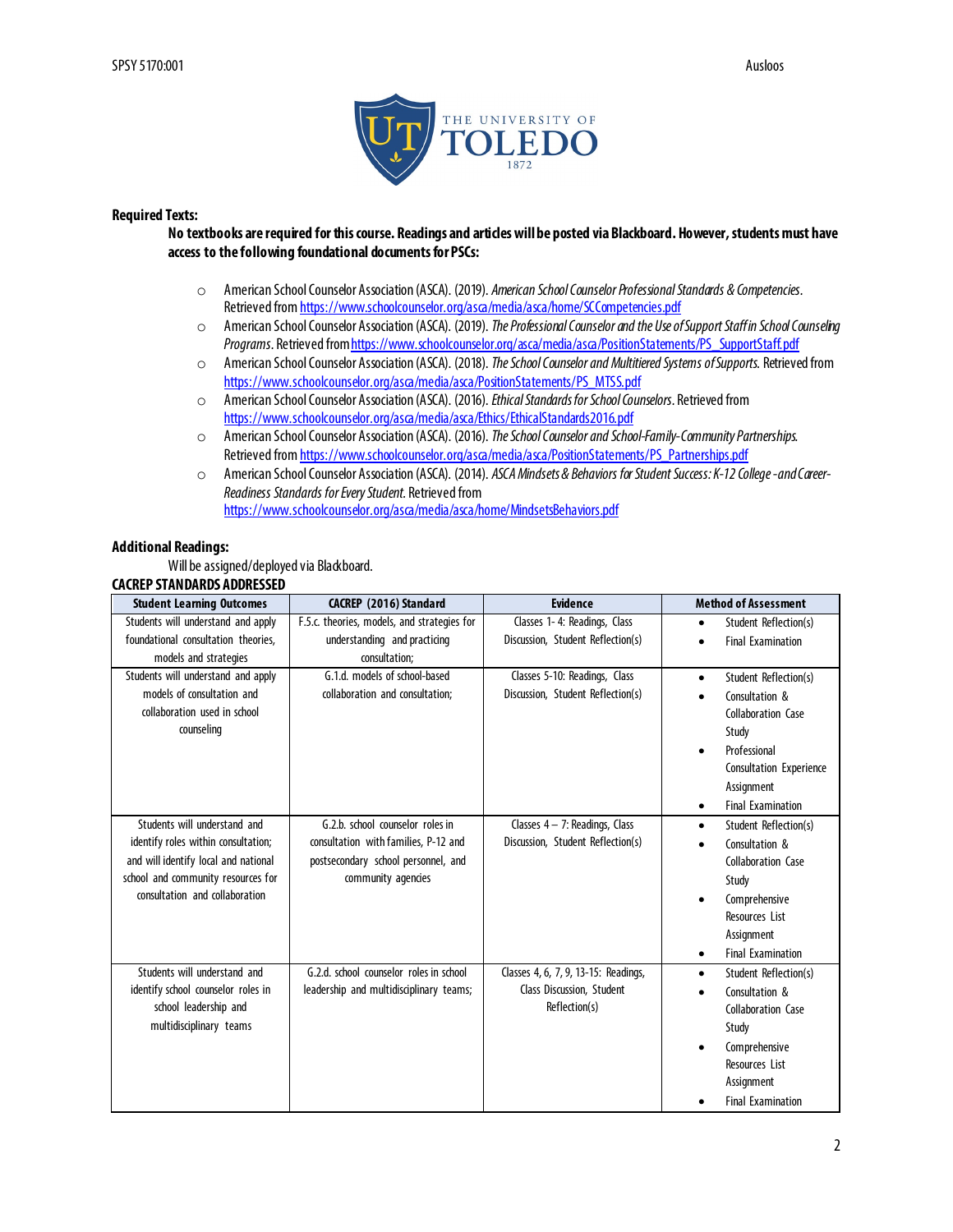

| Students will understand and apply  | G.3.I. techniques to foster collaboration | Classes 5, 10-13: Readings, Class | Student Reflection(s)          |
|-------------------------------------|-------------------------------------------|-----------------------------------|--------------------------------|
| techniques to foster collaboration  | and teamwork within schools;              | Discussion, Student Reflection(s) | Consultation &                 |
| within schools and with communities |                                           |                                   | Collaboration Case             |
|                                     |                                           |                                   | Study                          |
|                                     |                                           |                                   | Professional                   |
|                                     |                                           |                                   | <b>Consultation Experience</b> |
|                                     |                                           |                                   | Assignment                     |
|                                     |                                           |                                   | <b>Final Examination</b>       |

### **Course Requirements & Assignments**

Students are expected to demonstrate professional dispositions including open-mindedness, ownershipand responsibilities to this online course, alignment with professional ethical standards, willingness to give and take constructive feedback, respectful interactions, and accomplishing all readings and assignments on a timely manner. Specifically, students are expected to:

- 1. Review all assigned text chapters, readings, and supplemental materials
- 2. Actively participate in online discussion
- 3. Provide thoughtful comments/feedback online to facilitate mutual learning
- 4. Complete all course assignments by the due dates as specified in the schedule. Note that late assignments may be rejected to be graded
- 5. Engage in a high level of self-exploration and critical self-reflection through online discussion and other written assignments
- 6. Demonstrate respect for the instructor through professional dispositions.
- 7. Communicate with the instructor if having difficulty with the course. Discuss any *potential* problems about grades, assignments, online discussion, etc., with the instructor as soon as possible. Do not wait until after the fact to try and resolve difficulties.
- 8. Be familiar with computer applications such as word processors, web-based searches, library search databases, and other computer software.

#### **Coursework (Assignments & Examinations)**

| <b>Total</b>                                       | 100 points |
|----------------------------------------------------|------------|
| <b>Final Examination</b>                           | 15 points  |
| <b>Consultation &amp; Collaboration Case Study</b> | 20 points  |
| <b>Professional Consultation Experience</b>        | 20 points  |
| Comprehensive Resource List                        | 15 points  |
| <b>Weekly Course Reflections (10)</b>              | 20 points  |
| <b>Class Participation &amp; Attendance</b>        | 10 points  |

*\*see extra-credit opportunities below*

### **Class Participation & Attendance (10 points total)**

Students are expected to attend class regularly. Attendance and active participation are both part of this grade. **Students are allowed two (2)**  unexcused absences. Class participation & attendance points are worth 0.625 points per class period (this includes engagement in class, as well as on Blackboard). If you know that you will miss a class on a day when an assignment is due, you should make arrangements to turn in the assignment before your absence. If that is not possible because of illness or emergency, you should be prepared to present a note from an authority figure (doctor note or other appropriate verification) to justify the absence. Absences will not be excused for illness or other justified emergencies unless documentation is provided for your instructor! In any case, it is the student's responsibility to make up any work that is missed because of an absence. Students are expected to arrive at class on time. Excessive lateness will result in a deduction in points at the instructor's discretion.

Participation: Students will have the opportunity to engage one another in discussion about the readings, their experiences, role-plays, and their personalization of the course materials in each class. In order to benefit fully from the learning process, your active participation in this course is required. For this course, active participation includes but is not limited to:

- Attending class and completing assigned readings before class meetings
- Contributing relevant, constructive, and culturally-sensitive comments to dass and role-play discussion
- Taking risks with your own knowledge and experience base
- Responsibly collaborate with other classmatesin role-play sessions and the final group project
- Completing and submitting all assignments on time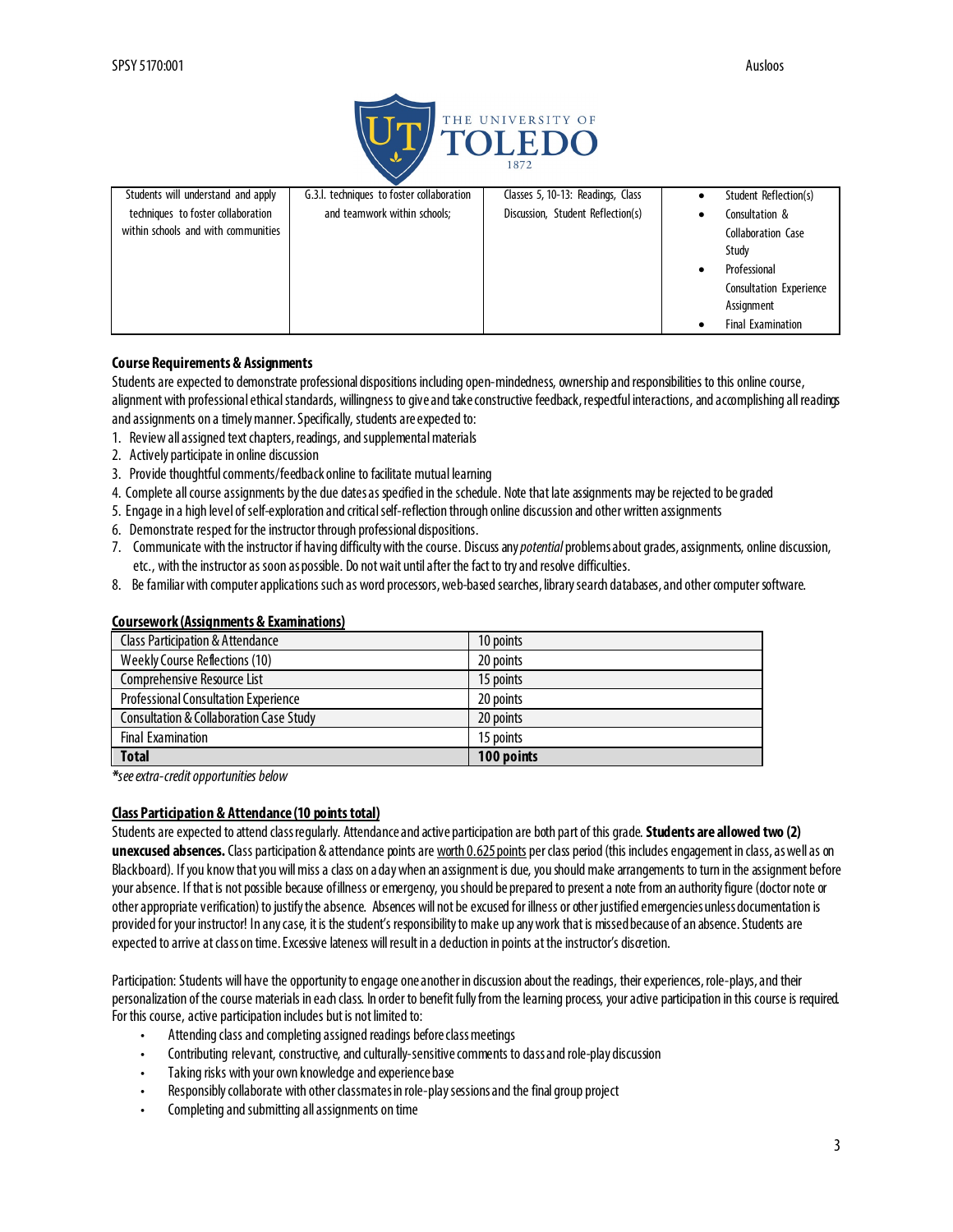

- Monitoring your "air-time" so that each student has time/access to participate
- Checking your UT account/emails regularly for information regarding this course
- Being willing to work through conflicts (if arise) with support from the instructor, GA, and/or peers

## **Weekly Course Reflections (10 at 2 points each = 20 points total)**

#### Due: 1/28/20, 2/4/20, 2/11/20, 2/18/20, 2/25/20, 3/17/20, 3/24/20, 3/31/20, 4/7/20, 4/21/20

Weekly reflections are due as listed on the course schedule by 5:45 pm via Blackboard (BB). Please bring a copy of the reflections with you to class. These reflections are based on the readings assigned for that class,and are graded for completeness (1 point) and students' contribution to class discussion on that particular date (1 point). The purpose of these assignments is to ensure you are engaged in an active reading process; that is taking notes and annotating information that is meaningful to your consultative process as a learner and a future professional school counselor. These reflections should be 1-2 pages (no cover page is necessary). Students should reflect on what stood out to them from each week's readings specifically; some prompts student's may consider to facilitate their reflections include:

- What did you learn from this reading? What did you already know?
- How will what you read impact your future role as a Professional School Counselor?
- Do you agree or disagree with the information the author(s)/researcher(s) present(s)?
- Why is this important?
- What models or theories of consultation did you read about?
- What did you find interesting and why? Give specific details.

## **Comprehensive Community Resource List (15 points)**

#### Due: 3/3/20 via Blackboard, by 11:59 pm

Students will compile a comprehensive list of local and national resources that they envision using/working with collaborativelyas a Professional School Counselor (PSC) in schools. This list serves as both an assignment and as a tool for your future professional work.You must research each resource you include on the assignment to ensure the provider/resource/agency is active and has updated/accurate contact information. You are welcome to create the list based on the area/location in which you anticipate workingas a future Professional School Counselor (PSC). The resource list should *(at minimum)* contain:

- Mental Health Providers (Agencies, Private Practice, Counseling Centers)
- Psychological Testing and/or Assessments
- Assessment & Support for Autism Spectrum Disorder (ASD)
- Assessment & Support for Individuals with Intellectual and/or Developmental Disabilities
- Affirming Providers for LGBTGEQIAP+ Clients/Students
- Crisis Services (Local & National)
- Bereavement Support Services
- Hospitals, Emergency Rooms, and Urgent Care Facilities
- Police/Law Enforcement
- Substance Abuse Evaluation & Treatment
- Self-Help and/or Recovery Groups
- Veteran Services
- Local Youth Organizations (4H, Future Farmers, Boy Scouts, YMCA, Girl Scouts, etc.)
- Clergy and/or Spiritual Leaders
- Speech-Language Pathologists
- Home-based and/or After-school Tutoring/Academic Support
- Local Health and Human Resources Information
- Social Services and/or Protective Services (for reporting abuse/neglect)

No page limit, double-spaced, 12-point font, Times New Roman, 1 inch margin on all sides. Students do not have to strictly stick to the APA style with this assignment, however, should pay attention to writing (grammar, spelling, wording etc.).

### **Consultation Role-Play Experience (20 points)**

Due 4/14/20 via Blackboard, by 11:59 pm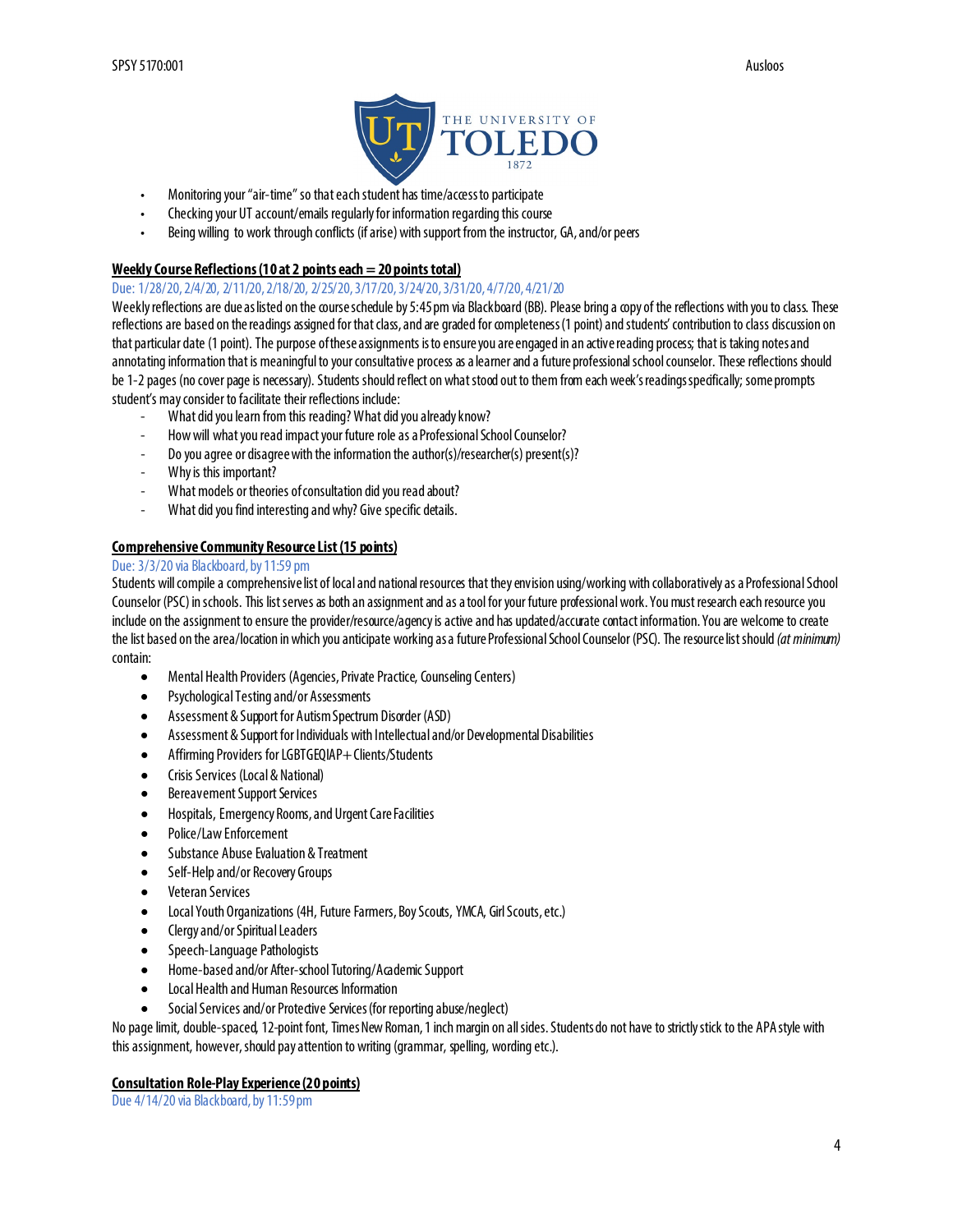

#### **Role-Play (15 points):**

Students will work in assigned small groups of 3 or 4 people. The purpose of this assignment is for students to gain a better understanding of roles within consultation, various 'real life' issues and ethical problems that arise within consultation; ways to resolve issues, and practice of consultation skills and interventions. Students will create a fictional consultation scenario with other group members, create a short transcript (orscript) of the scenario, and present the role-play to the class, who will be tasked with answering questions during the role-play. The role-play must be *at least*5 minutes long. Students' classmates will answer specific questions (see below). Use these questions to help inform your role-play scenario. Each member of the roleplay must have a distinct role and an opportunity to speak. There must be dear roles, a clear "real life" problem, and a consultation model/action steps/interventions used. Students will submit only one (1) transcript to BB by 4/14/20 at 11:59 pm. *Additional Informationand Rubricon BB.*

## **In-Class Observations (5 points):**

Students who observing the role-play scenario will be required to respond (by paper or computer) to the following questions. The responses must directly answer the question. There is no minimum or maximum amount of words or pages for this assignment.

- 1. What is the problem in this consultation scenario?
- 2. Identify each person and their role within consultation
- 3. What ethical, legal, or multicultural issues did you observe?
- 4. What are some of the action-steps/interventions and/or skills used in this scenario?
- 5. Do you feel that the group's role-play reflected a possible 'real life' scenario in schools? Why or why not?
- 6. What changes or additions would you make as the consultant of this scenario?

*Additional Informationand Rubricon BB.*

## **Consultation & Collaboration Case Study(20 pointsTotal)**

#### Due 4/28/20 via Blackboard, by 11:59 pm

This is a two-part assignment that requires students to choose a consultation model and apply it to a hypothetical scenario. This assignment allow students to practically apply a consultation model to a consultation-related scenario that they may encounter in their future work as Professional School Counselors (PSCs). The two parts of this assignment include: 1) creating a hypothetical scenario and 2) applying a consultation model and intervention plan to the case.

#### **Part 1 (8 points):**

Students will create a hypothetical consultation/collaboration-related scenario that they anticipate experiencing in their future as a PSC. This should involve a clear issue or problem, identifying important roles, outline expectations, and provide a clear explanation of the need for consultation. Then, students will consider a consultation model to apply to the problem scenario. Students will then write a detailed and specific case example that will be the basis for their consultation/collaboration intervention. 1-2 pages, double-spaced, 12-point font, Times New Roman, 1 inch margin on all sides. Students do not have to strictly stick to the APA style with this assignment, however, should pay attention to writing (grammar, spelling, wording etc.). Grammar errors and writing issues will impact your grade.

### **Part 2 (12 points):**

Building upon Part 1, students will now apply their chosen consultation/collaboration model to

the hypothetical scenario by creating a model-based intervention plan. The content of this plan will depend on the students'scenario and chosen consultation/collaboration model, and should include a thorough and detailed explanation of the model's application. Students shouldexplain the scenario and the step-by-step application of the consultation model.

The students' model application and intervention plan should outline in detail the steps by which they consulted or collaborated with the consultee or collaborator to address the issue. For example, using the Individual Psychology Approach to School Counselor Consultation Model, students would include a step-by-step explanation, outlining the process of consultation from beginning to end:

- Before the Consultation: (a) Ask why and briefly explain the process; (b) gather background information; and (c) think about possible solutions and plan for the consultation meeting.
- During the Consultation: (a) Provide structure, (b) start with positives/strengths, (c) quide
- with five questions, (d) fill in gaps, (e) clarify goal of behavior, (f) provide encouragement, and (g) build a plan.
- After the Consultation: Follow-through, follow-up, and troubleshooting or coaching.

The final product should tell a complete story of how students used their selected consultation or collaboration model to work with an another individual or group to help a student or students at need. (Students are free to embellish their story with backstory and imaginative narratives). 3-4 pages, double-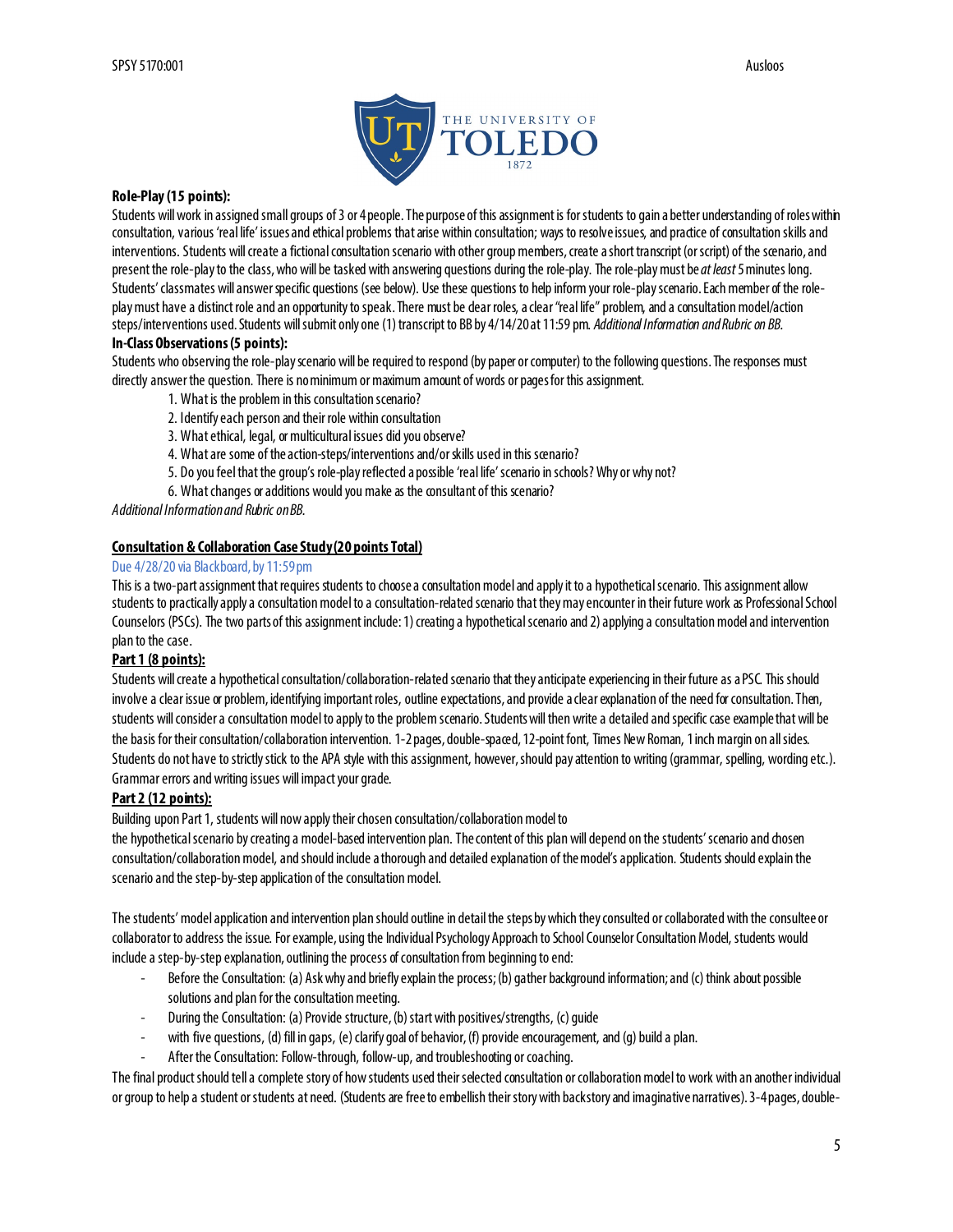

spaced, 12-point font, Times New Roman, 1 inch margin on all sides. Students do not have to strictly stick to the APA style with this assignment, however, should pay attention to writing (grammar, spelling, wording etc.). Students must cite a minimum of 3 sources used to inform the students' model application and intervention. Sources may include classroom readings, journal articles, textbooks and other scholarly resources. *Additional Information and Rubric on BB.* 

#### **Final Examination (15 points)**

#### Due 5/8/20 via Blackboard, 11:59 pm

The final exam will be a comprehensive (i.e., cover all classroom material) assessment of the student's knowledge of all course content, the ACA Code of Ethics/ASCA Ethical Codes, and any other assigned readings/sources. Each question is worth 0.5 points. The final exam will consist of 30 multiple-choice; true or false; matching; fill-in; and/or short answer questions. The examination will be administered via BlackBoard, and will open Monday, May 4<sup>th</sup> at 12 midnight and will close Friday, May 8<sup>th</sup> at 11:59 pm. Students will have three (3) hours to complete the exam. It can only be attempted once and once students start the exam, it cannot be closed and resumed later.

#### **\*Extra Credit Opportunities(0.5 points per submission)**

Students are able to earn extra credit points for reading and writing a short summary on each week's **Additional Readings***.* Students must read each selection in full and write a one-page summary of what they read. 1 page, double-spaced, 12-point font, Times New Roman, 1-inch margin on all sides. Students do not need to include in-text citations, and can write from a first-person perspective.

## **NOTE: All assignments should be submitted via BlackBoard by the due dates (see class schedule). You will find specific folders/dropbox on your Blackboard course website to submit correspondent assignments. All assignments are due, as indicated on the class schedule.**

#### **Written Assignments:**

All formal written assignments (unless stated otherwise) are to be written in a style consistent with the Publication Manual of the American Psychological Association (APA) (Latest Edition). Students are to familiarize themselves with APA Style. It is expected that your papers will be of collegelevel quality and free of grammatical and spelling errors. Rubrics for the construction of assignment papers will be provided prior to the assignment due date and should be followed to receive the maximum number ofpoints. Unless otherwise specified, homework and papers are due via BlackBoard, on the due date. Papers should be typed using double-spacing, one-inch margins, 12 pt. Times New Roman and include a title page, abstract and reference page (unless otherwise instructed by the instructor). Points will be deducted if any of these requirements are missed.

### **The University of Toledo Writing Center:**

The University Writing Center is located at Carlson Library. [\(www.utoledo.edu/success/writingcenter](http://www.utoledo.edu/success/writingcenter)) The Writing Center offers one-on-one assistance with writing skills and is free of charge. The website also contains information covering a variety of writing topics.

### **Evaluation and Grading:**

A letter grade consistent with students' performance on the elements of this course, including conduct, will be awarded upon completion of the requirements for this course. Ultimately, student grades and evaluation will be at the discretion of the instructor. Late assignments will receive point deductions (15 points/day on the basis of 100 total; no assignment will be accepted after 48 hours of the due date unless permission granted by the instructor due to unavoidable situations/emergencies that kept the students from submitting the assignment on time). In addition, students may not pass/complete this course without completing/submitting all of the requirements. Grades will be announced only through the usual University procedures. The +/-system is not used in this course.

#### **In this course, final grades will be assigned based upon the total possible points as follows:**

**A = 90-100 B = 89-80**  $C = 79 - 70$  $D = 69 - 60$ **F = 59 or less F; Failing to complete all requirements, regardless of point total F** 

## **General Accessibility Statement on Course Technology:**

In conjunction with The University's commitment to ensuring equal access to all technology-based information, this course contains technologies that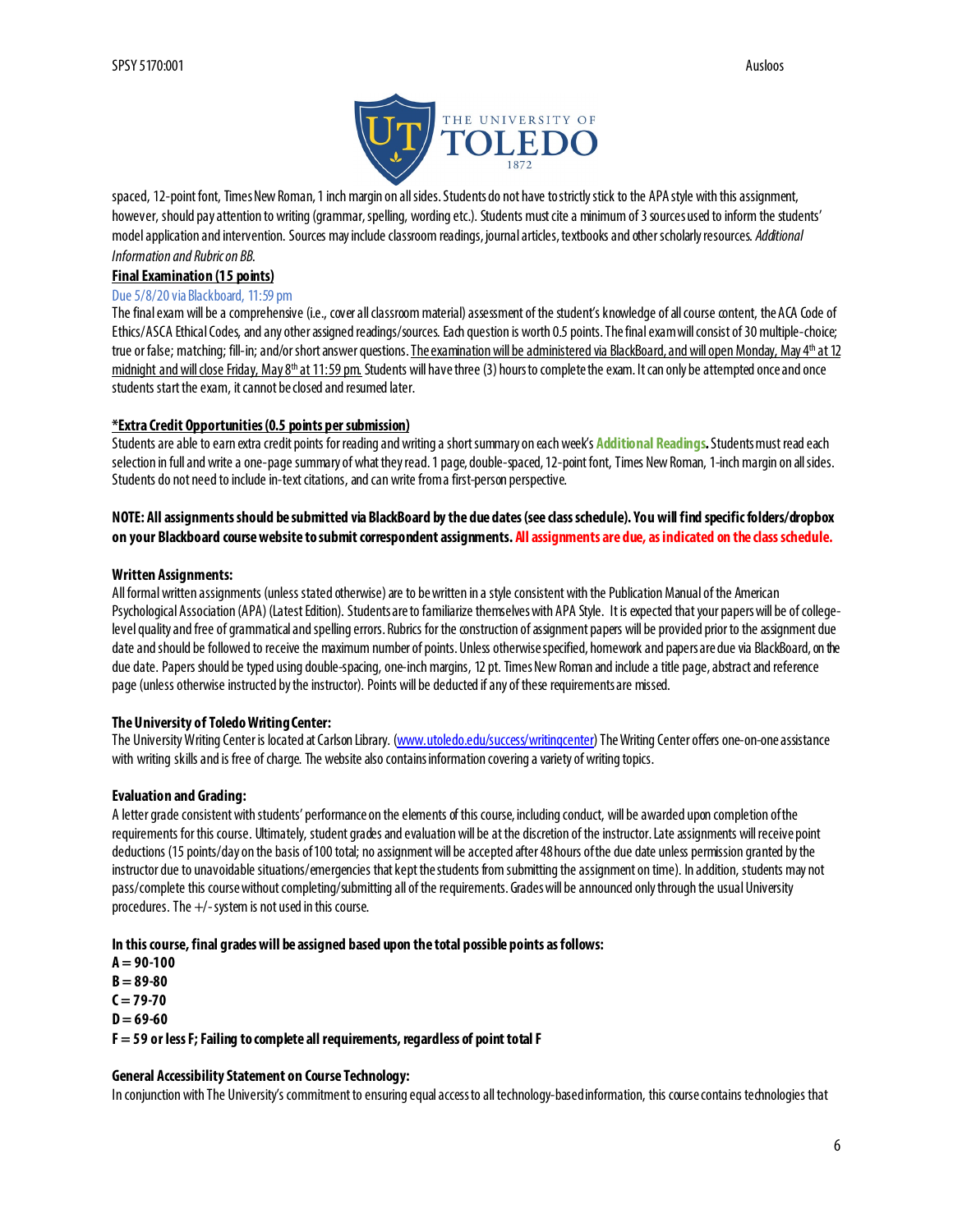

learners can use regardless of age, ability or situation. The course's platfor[m, Blackboard Learn](http://www.blackboard.com/Platforms/Learn/Resources/Accessibility.aspx), is a certified web-accessible platform, satisfying Level AA conformance criteria of Web Content Accessibility Guidelines (WCAG 2.0). External sites used in the course, such [as Echo360](http://echo360.com/press-release/echo360-earns-vpat-federal-government-section-508-accessibility-standard-credentialing), are compliant with Section 508 standards, and the media players used in the course support closed captioning, are keyboard operable, and compatible with screen reading software. If any accommodations, beyond what is provided, are needed for equal access to any of this course contact, please contact the instructor as soon as possible. The University of Toledo'[s Office of Student Disability Services](http://www.utoledo.edu/offices/student-disability-services/) processes closed captioning requests for videos and other media from the instructor, which may take up to four (4) business days to complete.

#### **Course Communication Guidelines**

#### **1. Email**

Students are expected to check their UT email account frequently for important course information. Please allow 24 hours for emails to be responded. **2. Discussion**

In this fully online course, participation is vital to students' success, and students' active engagement during discussion is crucial to learning. Students are responsible to demonstrate ownership to this course through initiating original posting and thoughtfully responding to peers'.

#### **3. Netiquette**

It is important to be courteous and civil when communicating with others. Students taking online courses are subject to the communication regulations outlined in the Student Handbook. To ensure your success when communicating online, take time to familiarize yourself with the "dos" and "don'ts" o[f Internet etiquette](http://www.albion.com/netiquette).

### **Campus-Wide Support**

#### **Technical Support**

- If you encounter technical difficulties with Blackboard, please contact th[e Learning Ventures Help Desk](http://www.utoledo.edu/dl/helpdesk/index.html) at (419) 530-8835 [or utdl@utoledo.edu](mailto:utdl@utoledo.edu). The Help Desk offers extended hours in the evenings and on weekends to assist students with technical problems. When calling after hours, leave a detailed message, including your Rocket Number and phone number, and a Learning Ventures staff member will respond on the next business day.
- *\*\*Technical questions related to on-campus Internet access, virtual labs, hardware, software, personal website hosting, and UTAD account management can be directed to UT'[s IT Help Desk](http://www.utoledo.edu/it/CS/HelpDesk.html)\*\* at (419) 530-2400 [or ithelpdesk@utoledo.edu.](mailto:ithelpdesk@utoledo.edu)*

### **Learner Support**

The University of Toledo offers a wide range of academic and student support services that can help you succeed:

- **1) eTutoring Services**[: The Ohio eTutoring Collaborative](https://www.etutoring.org/login.cfm?institutionid=232&returnPage), in partnership with The University of Toledo, now provides online tutoring support for all UT students. eTutoring Services are offered in a wide array of subjects, including Writing, Math, Calculus, Statistics, Accounting, Biology, Chemistry, and Anatomy and Physiology.
- 2) **eLibrary Services Portal:** The *eLibrary* is a customized gateway to UT Libraries for online students. It was designed to help you locate the best online library resources without leaving Blackboard.
- **3)** Student [Disability Services](http://www.utoledo.edu/offices/student-disability-services/index.html): Student Disability Services provides accommodations and support services to students with disabilities.
- **4) Counseling Center:**[The Counseling Center](http://www.utoledo.edu/studentaffairs/counseling/) is the university's primary facility for personal counseling, psychotherapy, and psychological outreach and consultation services. The Counseling Center staff provide counseling (individual and group), mental health and wellness programming, and crisis intervention services to help students cope with the demands of college and to facilitate the development of life adjustment strategies.
- **5) Services for Online Students**: Knowing what to do, when to do it, and who to contact can often be overwhelming for students on campus - even more sofor distance learners. Visit th[e Resources for Current Students](http://www.utoledo.edu/dl/students/student_serv.html) webpage to learn more about the wide range of services for online students.

# **Other Relevant Class Policies**

## **Cheating and Plagiarism**

Any student found cheating on a test or assignment or any student who represents the work of another person as his or her own on any of the papers, projects, presentations, or assignments will be subject to penalties ranging from a grade of zero (0) on the assignment to an F in the course to expulsion from the University. All students are subject to the University Policy Statement on Academic Dishonesty in the current Catalog and the Department Policy on Plagiarism which is posted on the Department website.

#### **Weather**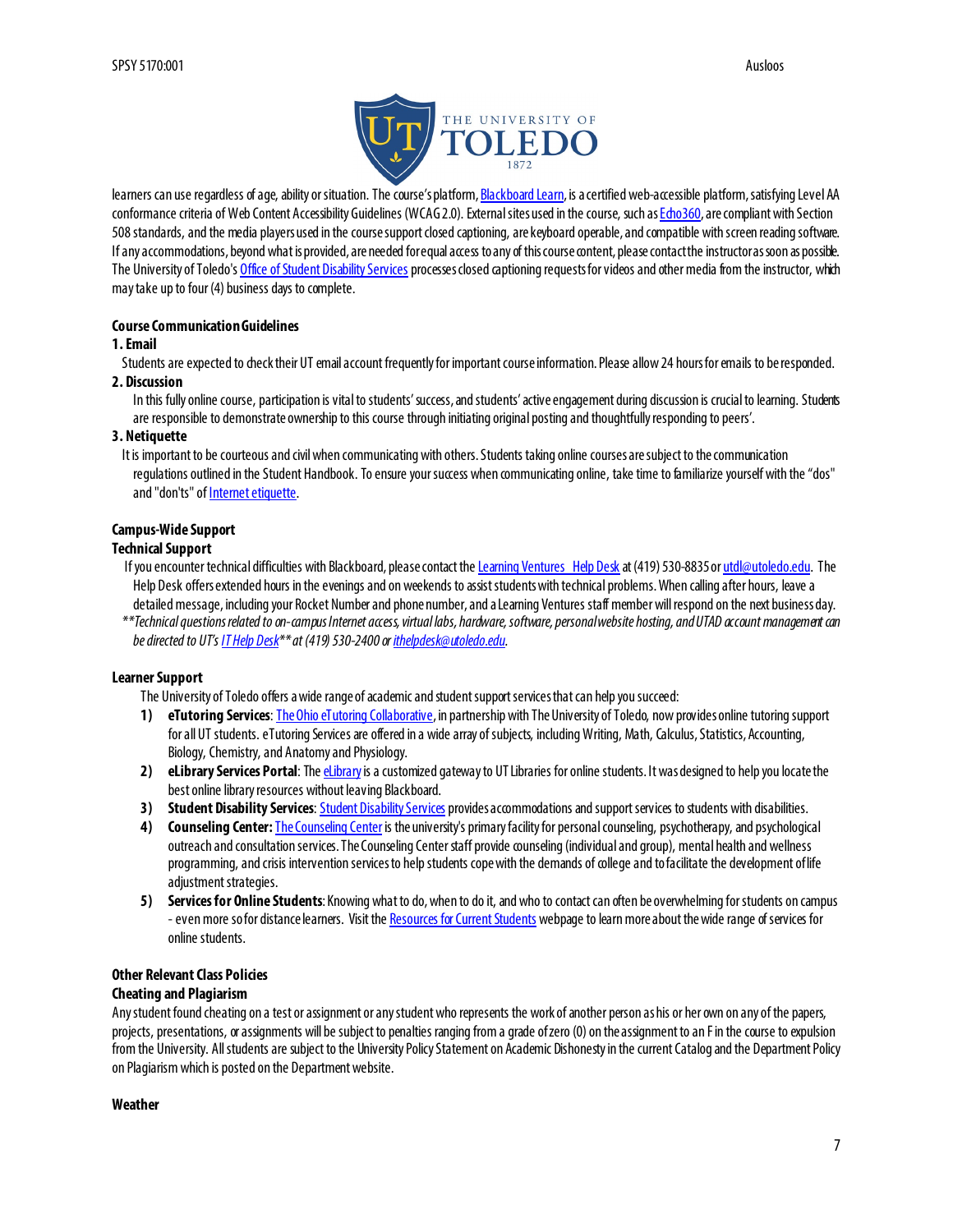

In the event of a major snow or ice storm or other inclement weather, the University will announce class cancellations, delay of classes, and changes to administrative office hours through the UT Alert text messaging system, e-mail, the UT home page at utoledo.edu, myUT.utoledo.edu, the UT snow line, 419.530.SNOW (7669), and on local radio and television stations. You can sign up for UT Alert at http://myUT.utoledo.edu. TheUniversity's policy is to remain open whenever possible to minimize interruption of teaching and research. It is also the University's policy that the hospital never closes.

#### **Confidentiality**

Students will be expected to maintain confidentiality and to respect the right to privacy of others and their fellow students. The ability to demonstrate respect of others in class is an important barometer of how you will relate to co-workers and dients in practice. Remember this is a professional education and training program. You are expected to behave accordingly. In addition, test security will be honored since there will be demonstrations of actual instruments.

#### **Drop/Withdrawal**

Students who drop or withdraw from the course must notify the instructor in writing. Failure to notify the instructor shall result in the student being considered absent without leave from the class and the student shall be considered responsible for all work missed.

#### **Special Needs**

Students who require individualized arrangements for taking tests, taking notes,completing assignments, or any other aspect of the class should discuss these needs with the instructor. Every effort will be made to make reasonable accommodations to facilitate student learning and performance in the course.

#### **ADA Compliance**

The University of Toledo provides educational opportunities to people with disabilities and complying with the ADA, Section 503 and Section 504 of the Rehabilitation Act of 1973 ("the Rehabilitation Act") and other applicable federal and state laws and regulations that prohibit discrimination on the basis of disability. UT Policy Number 3364-50-03

#### **Email**

The University of Toledo issues each student an official UT email address. This email address usually takes the form of firstname.lastname@rockets.utoledo.edu. All email communications about this class will be sent to and all communications from students should be sent from your official UT email address. Students will be expected to check this address regularly for official communications about this class. Email communications about this class will not be sent to personal email accounts and communications from personal email accounts may be blocked by UT spam filters.

#### **Student Evaluations**

At the conclusion of the academic term, students will have an opportunity to evaluate the instructor and the course. This is done anonymouslyand used as a means to improve instruction, course content, and the overall curriculum. Your comments, suggestions, and feedback are taken seriously and contribute significantly to course and program improvement. You are strongly encouraged to complete a course evaluation.

#### **Course Changes**

The course schedule, requirements, procedures, contents, etc., are subject to change by the instructor once the course is underway. Students will be apprised of any changes during regular class meetings.

#### **Diversity and Inclusion**

In concert with the University of Toledo's values and expectations, the faculty within the Judith Herb College of Education, Health Science and Human Service upholds the tenets pledged by the University to respect and value personal uniqueness and differences. Specifically, we will actively participate in the initiatives of the University to attract and retain diverse faculty, staff, and students; to challenge stereotypes; and to promote sensitivity toward diversity and foster an environment of inclusion in all curricular and extra-curricular activities.Hence, all students enrolled in this course will beexpected to:

Be considerate of the thoughts and ideas of others

Promote a collaborative and supportive educational environment in a community of ideological, physical or ethnic differences Treat every individual with kindness, dignity, and respect regardless of: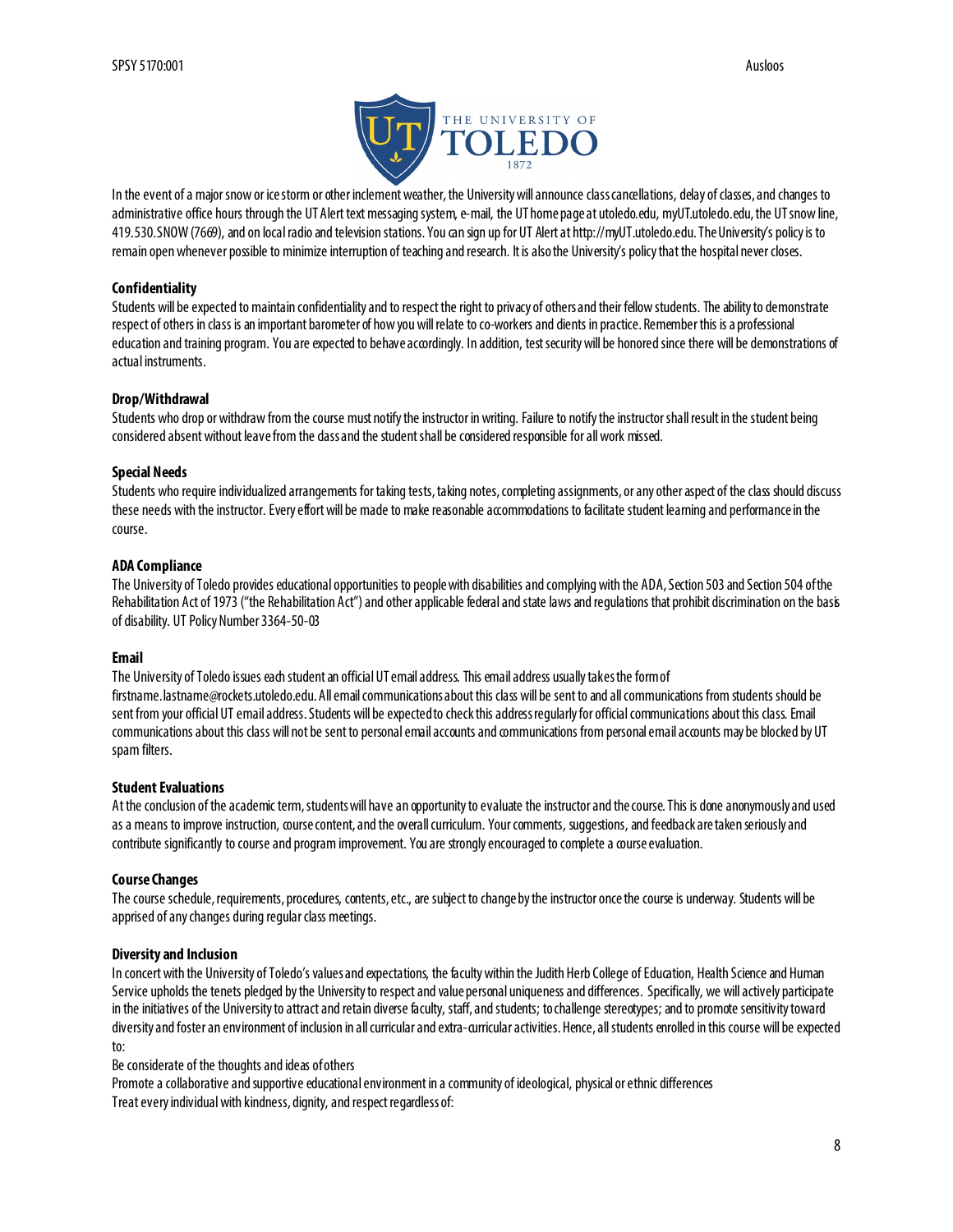

- $\triangleright$  Gender,
- $\geq$  Race/ethnicity,<br> $\geq$  Religion,
- Religion,
- $\triangleright$  Sexual orientation,
- $\triangleright$  Impairment(s)/Disability(ies),
- $\triangleright$  Social economic status,
- $\triangleright$  Political views, and
- $\triangleright$  Other element(s) of uniqueness

**Contact Information Office of Accessibility; Rocket Hall Room 1820 Phone: 419.530.4981 TTY/VP: 419.530.2612 Fax: 419.530.6137 Email: OfficeOfAccessibility@utoledo.edu**

# **Course Schedule, Topics, Readings, & Assignments**

| <b>WEEK</b>    | <b>DATE</b> | <b>TOPICS</b>                                                                                                                      | <b>READINGS &amp; ASSIGNMENTS</b>                                                                                                                                                                                                                                                                                                                                                                                                                                                                                                                                      |
|----------------|-------------|------------------------------------------------------------------------------------------------------------------------------------|------------------------------------------------------------------------------------------------------------------------------------------------------------------------------------------------------------------------------------------------------------------------------------------------------------------------------------------------------------------------------------------------------------------------------------------------------------------------------------------------------------------------------------------------------------------------|
| 1              | 1/21/2020   | Course Intro: Review Syllabus, Blackboard<br>(BB), Course Expectations; Introduction to<br><b>Consultation &amp; Collaboration</b> | <b>Nothing Due <math>\odot</math></b>                                                                                                                                                                                                                                                                                                                                                                                                                                                                                                                                  |
| $\overline{2}$ | 1/28/2020   | <b>Foundations of Consultation &amp;</b><br><b>Collaboration</b>                                                                   | <b>Required:</b><br>Newman & Rosenfield, 2019:<br>Chapter 1: Consultation Training - Making It Work<br>Scott, Royal, & Kissinger, 2015: Chapter 9- Consultation in Education (or<br>School System) Settings<br><b>Additional:</b><br>Rayle & Adams, 2007: An Exploration of 21st Century School Counselors'<br>$\bullet$<br><b>Daily Work Activities</b><br>Lanclos & Vaughn, 2019 (Counseling Today): Maintaining Counselor<br>Identity in Interdisciplinary Teams, pages 44-47<br><b>Reflection #1 Due</b>                                                           |
| 3              | 2/4/2020    | <b>Consultation &amp; Collaboration Theories &amp;</b><br><b>Models</b>                                                            | <b>Required:</b><br>Baker et al., 2009: School Counselor Consultation - A Pathway to Advocacy,<br>Collaboration, and Leadership<br>King-White, 2019: The Role of School Counselors in Supporting Mental<br><b>Health Models in Schools</b><br><b>Additional:</b><br>Miller, 2006: How Collaboration and Research Can Affect School Counseling<br>$\bullet$<br>Practices: The Minnesota Story<br>Kaffenberger, Murphy, & Bemak, 2006: School Counseling Leadership<br>Team - A Statewide Collaborative Model to Transform School Counseling<br><b>Reflection #2 Due</b> |
| 4              | 2/11/2020   | Roles, Skills, & Stages                                                                                                            | <b>Required:</b><br>ASCA & NASP, 2019-Integrating Services for a Safe and Successful Schools<br>٠<br>Newman & Rosenfield, 2019: Chapter 5: The Consultative Problem-Solving<br>$\bullet$<br>Process - An Introduction<br>Newman & Rosenfield, 2019: Chapter 10: Learning to Consult-The Roles<br>$\bullet$<br>of Assessment, Feedback, and Deliberate Practice<br><b>Additional:</b><br>Cogan & Kiefner, 2019 (ASCA School Counselor): Complementary<br>Collaborators: School Counselors and School Nurses, pages 16-19                                                |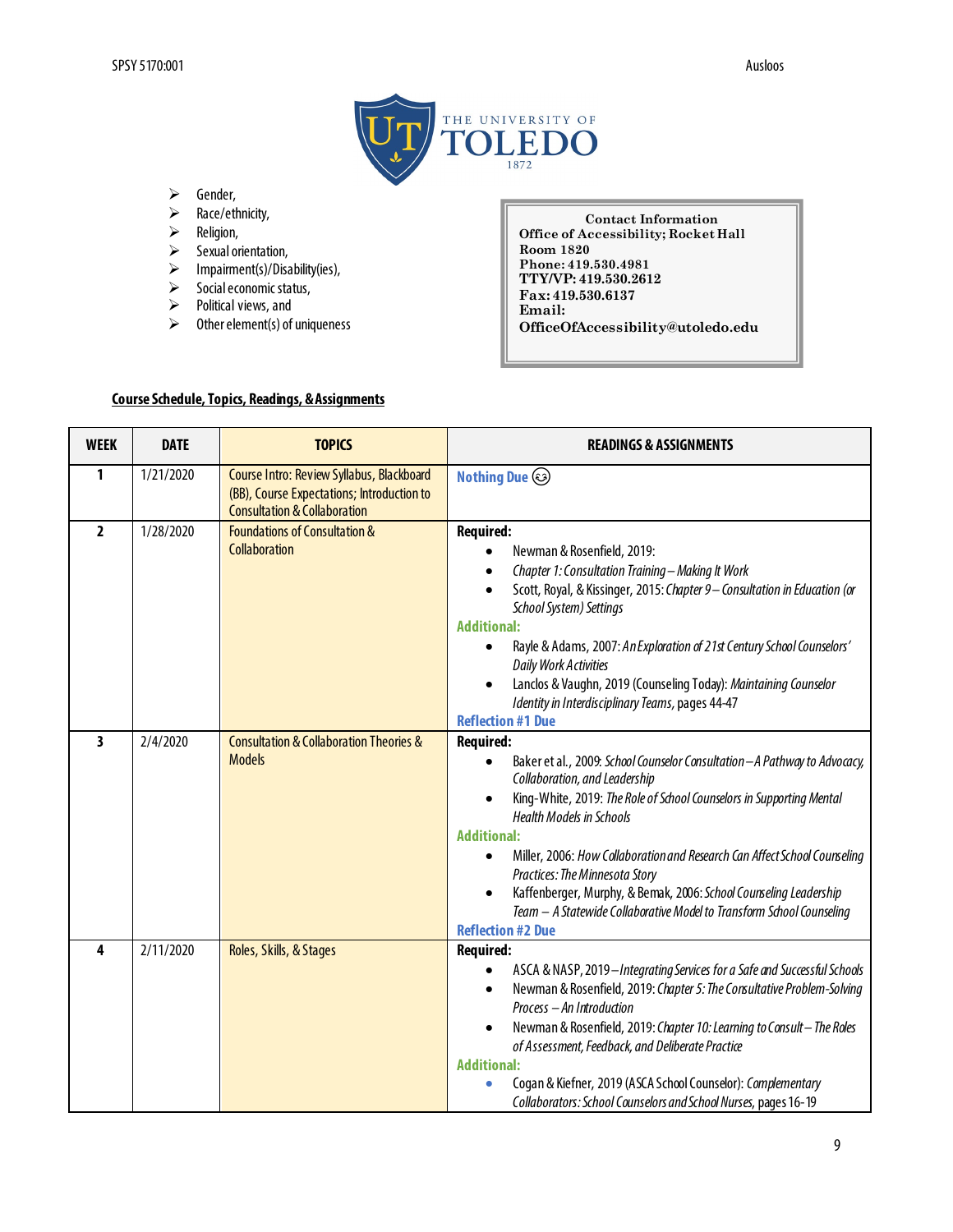

|        |                        |                                                                                                                      | <b>Reflection #3 Due</b>                                                                                                                                                                                                                                                                                                                                                                                                                                                                                                                                                                                                                                                                                                                                                         |
|--------|------------------------|----------------------------------------------------------------------------------------------------------------------|----------------------------------------------------------------------------------------------------------------------------------------------------------------------------------------------------------------------------------------------------------------------------------------------------------------------------------------------------------------------------------------------------------------------------------------------------------------------------------------------------------------------------------------------------------------------------------------------------------------------------------------------------------------------------------------------------------------------------------------------------------------------------------|
| 5<br>6 | 2/18/2020<br>2/25/2020 | <b>Ethical and Legal Considerations in</b><br><b>Consultation &amp; Collaboration</b><br>The School System & Culture | <b>Required:</b><br>Sandoval, 2014: Chapter 12 - Ethical Issues in Consultee-Centered<br>Consultation<br>Crothers, Hughes, & Morine, 2008: Chapter 1: Introduction<br><b>Additional:</b><br>Crothers, Hughes, & Morine, 2008: Chapter 8: Effectiveness of Consultation<br>$\bullet$<br><b>Reflection #4 Due</b><br><b>Required:</b><br>Newman & Rosenfield, 2019: Chapter 2: Understanding School Culture<br>٠<br>Cleveland & Sink, 2018: Student Happiness, School Climate, and School<br>$\bullet$<br>Improvement Plans - Implications for School Counseling Practice<br><b>Additional:</b><br>Sandoval, 2014: Chapter 7: Analyzing Systemic Forces: The Social Context of<br>the Schools                                                                                      |
|        |                        |                                                                                                                      | <b>Reflection #5 Due</b>                                                                                                                                                                                                                                                                                                                                                                                                                                                                                                                                                                                                                                                                                                                                                         |
| 7      | 3/3/2020               | Working with Educators, Schools, and<br><b>Stakeholders</b>                                                          | <b>Required:</b><br>Clemens, 2007: Developmental Counseling and Therapy as a Model for<br><b>School Counselor Consultation With Teachers</b><br>Cholewa, Goodman-Scott, Thomas, & Cook, 2016: Teachers' Perceptions<br>and Experiences Consulting with School Counselors: A Qualitative Study<br>Jackson, 2019 (ASCA School Counselor): Unified Mental Health Teams,<br>pages 12-15<br><b>Additional:</b><br>Simcox, Nuijens, & Lee, 2006: School Counselors and School Psychologists:<br>Collaborative Partners in Promoting Culturally Competent Schools<br>Yates, Hudock, Astramovich, & Hill, 2019: Helping Students Who Stutter:<br>Interprofessional Collaboration Between Speech-Language Pathologists<br>and School Counselors<br><b>Comprehensive Resource List Due</b> |
| 8      | 3/10/2020              | UToledo Spring Break: No Classes 3/9 - 3/13                                                                          | <b>Nothing Due</b>                                                                                                                                                                                                                                                                                                                                                                                                                                                                                                                                                                                                                                                                                                                                                               |
| 9      | 3/17/2020              | <b>Working with Families &amp; Communities</b>                                                                       | <b>Required:</b><br>Nicoll, 1992: A Family Counseling and Consultation Model for School<br>Counselors<br>Kim, Fletcher, & Bryan, 2018: Empowering Marginalized Parents-An<br><b>Emerging Parent Empowerment Model for School Counselors</b><br><b>Additional:</b><br>Griffin & Farris, 2010: School Counselors and Collaboration-Finding<br>$\bullet$<br>Resources Through Community Asset Mapping<br>Hausheer, 2019: Program Evaluation Model - Training Future School<br>$\bullet$<br>Counselors Through Community Partnership<br><b>Reflection #6 Due</b>                                                                                                                                                                                                                     |
| 10     | 3/24/2020              | <b>Working with Clinical Mental Health</b><br><b>Counselors</b>                                                      | <b>Required:</b><br>Appling, Tuttle, & May, 2020: The Experience of School Counselors Who<br><b>Collaborate With Clinical Mental Health Counselors</b><br>Crothers, Hughes, & Morine, 2008: Chapter 2: Mental Health Consultation<br><b>Reflection #7 Due</b>                                                                                                                                                                                                                                                                                                                                                                                                                                                                                                                    |